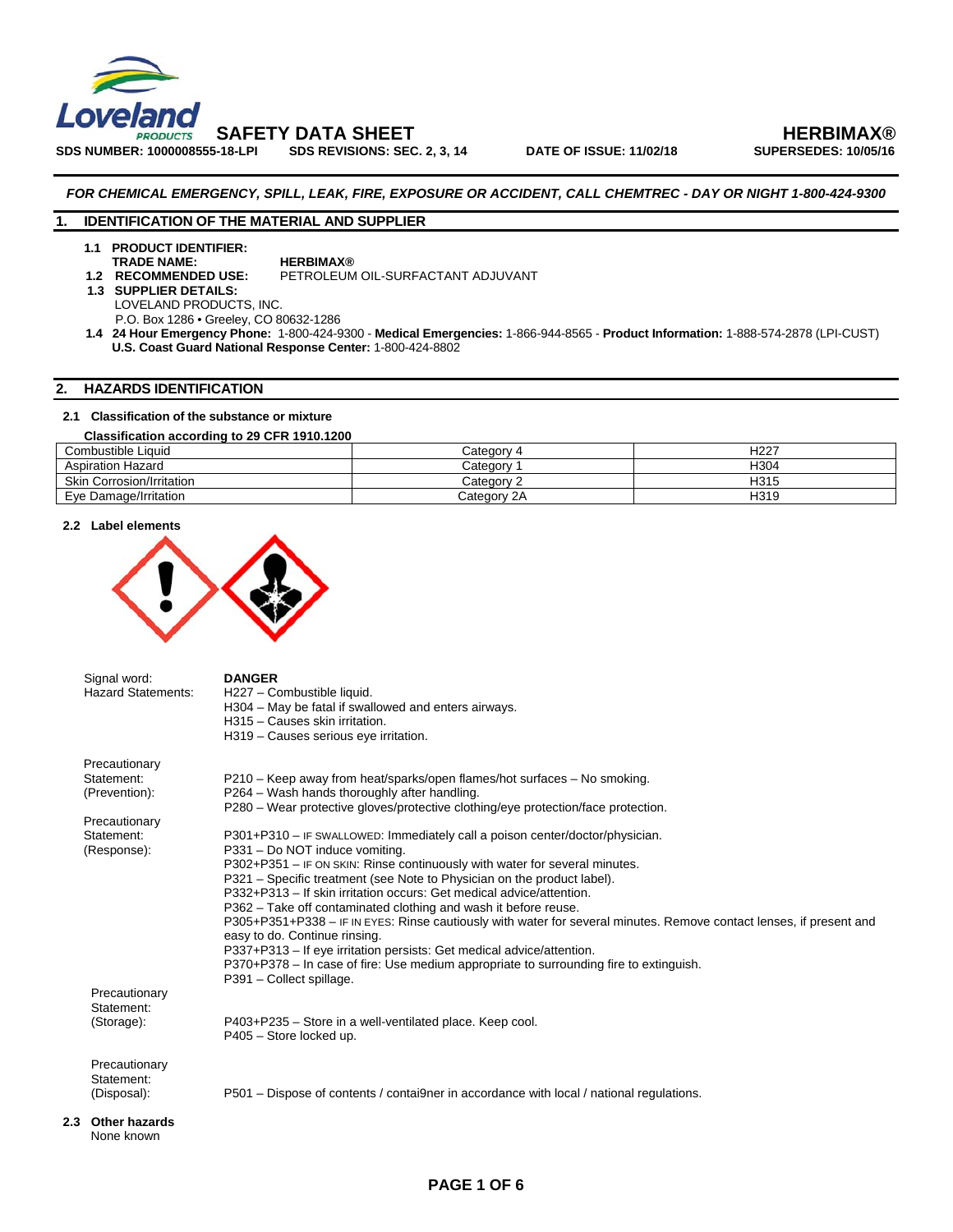

**SDS REVISIONS: SEC. 2, 3, 14** 

# **3. COMPOSITION, INFORMATION ON INGREDIENTS**

# **3.1 Substances**

# **3.2 Mixtures**

**Classification according to 29 CFR 1910.1200** 

| <b>Chemical Name:</b>                  | CAS No.     | Weight % |
|----------------------------------------|-------------|----------|
| Petroleum Hydrocarbons                 | Proprietarv | 83.00    |
| Alkylphenol ethoxylate and fatty acids | Proprietary | 16.32    |
| Other ingredients                      |             | 0.68     |

# **4. FIRST AID MEASURES**

# **4.1 Description of First Aid Measures**

Get medical attention if symptoms occur.

| Eye contact:  | Hold eye open and rinse slowly and gently with water for 15-20 minutes. Remove contact lenses, if present, after the first 5<br>minutes, then continue rinsing eye. Call a poison control center or doctor for treatment advice.                                              |
|---------------|-------------------------------------------------------------------------------------------------------------------------------------------------------------------------------------------------------------------------------------------------------------------------------|
| Skin contact: | Take off contaminated clothing. Rinse skin immediately with plenty of water for 15-20 minutes. Call a poison control center or<br>doctor for treatment advice.                                                                                                                |
| Inhalation:   | Move person to fresh air. If person is not breathing, call 911 or an ambulance, then give artificial respiration, preferable by<br>mouth-to-mouth, if possible. Call a poison control center or doctor for treatment advice.                                                  |
| Ingestion:    | Call a poison control center or doctor immediately for treatment advice. Have person sip a glass of water if able to<br>swallow. Do not induce vomiting unless told to do so by a poison control center or doctor. Do not give anything by mouth<br>to an unconscious person. |

### **4.2 Most Important Symptoms and Effects, Acute and Delayed**

| Overview: | Exposure to solvent vapor concentrations from the component solvents in excess of the stated occupational exposure            |
|-----------|-------------------------------------------------------------------------------------------------------------------------------|
|           |                                                                                                                               |
|           | limits may result in adverse health effects such as mucous membrane and respiratory system irritation and adverse             |
|           | effects on the kidneys, liver and central nervous system. Symptoms include headache, nausea, dizziness, fatigue,              |
|           | muscular weakness, drowsiness and in extreme cases, loss of consciousness. Repeated or prolonged contact with the             |
|           | preparation may cause removal of natural fat from the skin resulting in dryness, irritation and possible non-allergic contact |
|           | dermatitis. Solvents may also be absorbed through the skin. Splashes of liquid in the eyes may cause irritation and           |
|           | soreness with possible reversible damage. See section 2 for further details.                                                  |
| Eyes:     | Causes serious eye irritation.                                                                                                |
| Skin:     | May be harmful in contact with skin. Causes skin irritation.                                                                  |

### **4.3 Immediate Medical Attention and Special Treatment**

Treatment: Treat symptomatically. Symptoms may be delayed.  **FOR A MEDICAL EMERGENCY INVOLVING THIS PRODUCT CALL: 1-866-944-8565**  Take container, label or product name with you when seeking medical attention.

**NOTES TO PHYSICIAN:** Contains petroleum distillate. Vomiting may cause aspiration pneumonia.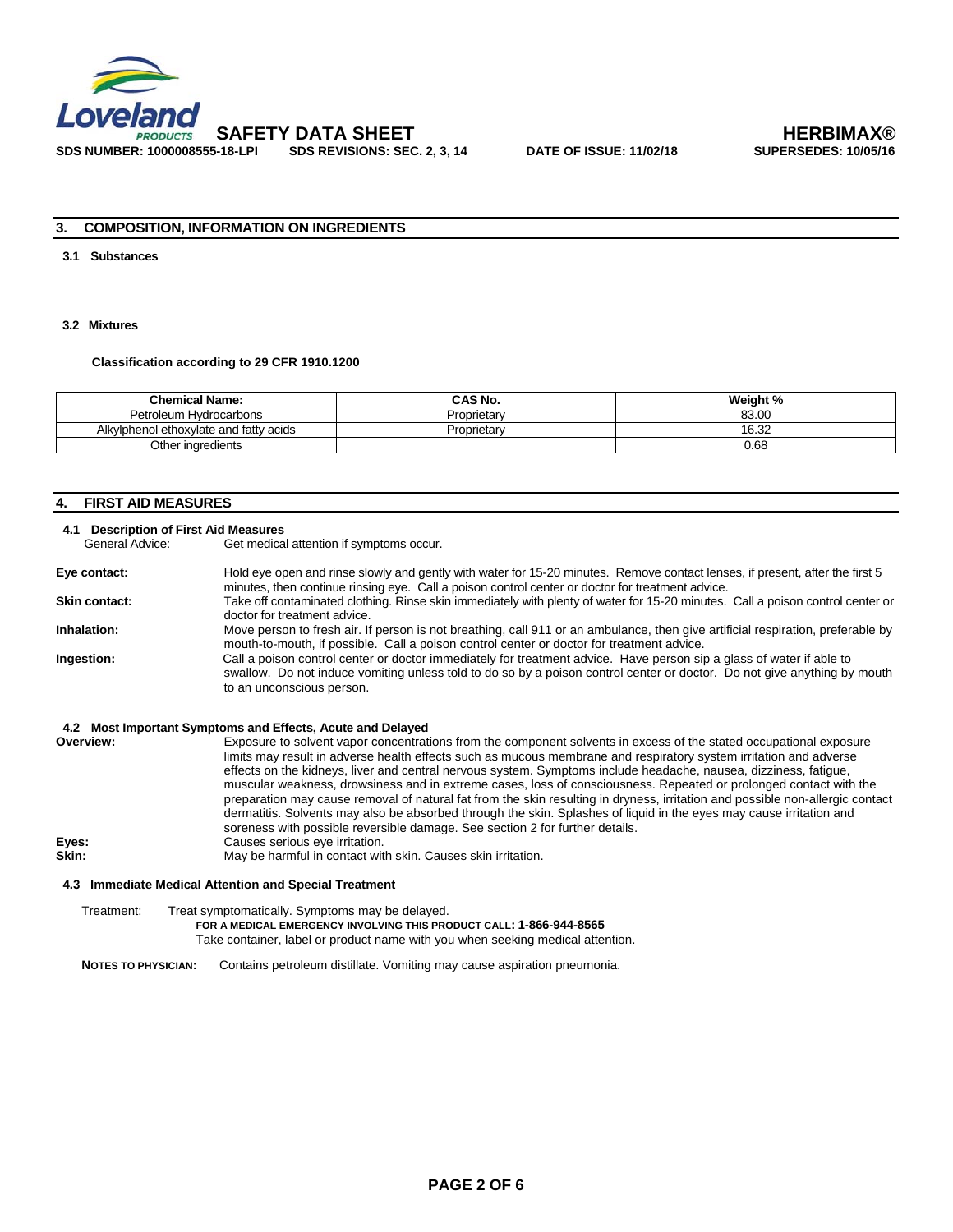

**SDS REVISIONS: SEC. 2, 3, 14** 

 **SAFETY DATA SHEET HERBIMAX®** 

# **5. FIRE FIGHTING MEASURES**

### **5.1 EXTINGUISHING MEDIA:**

- Suitable Extinguishing Media: Alcohol resistant foam, carbon dioxide (CO<sub>2</sub>), powder, water spray. Do not use water jet. **5.2 SPECIAL HAZARDS ARISING FROM THE SUBSTANCE OR MIXTURE:**  Specific Hazards During Firefighting: Keep away from heat / sparks / open flames / hot surfaces - No smoking. Irritating or toxic substances may be emitted upon thermal decomposition. Thermal decomposition products may include oxides of carbon as well as smoke and fume.
- **5.3 SPECIAL PROTECTIVE EQUIPMENT AND PRECAUTIONS FOR FIREFIGHTERS**  Special Protective Equipment for Firefighters: Self-contained breathing apparatus and full protective gear should be worn in fighting large fires involving chemicals. Use water spray to keep fire exposed containers cool. Keep people away. Isolate fire and deny unnecessary entry.

### **6. ACCIDENTAL RELEASE MEASURES**

**6.1 PERSONAL PRECAUTIONS, PROTECTIVE EQUIPMENT AND EMERGENCY PROCEDURES**<br>Personal Precautions: **Remove sources of ignition** do not turn lights or Remove sources of ignition, do not turn lights or unprotected electrical equipment on or off. In case of a major spill or spillage in a confined space, evacuate the area.

### **6.2 ENVIRONMENTAL PRECAUTIONS**

- Environmental Precautions: Do not allow spills to enter drains, sewers, or watercourses. **6.3 METHODS AND MATERIALS FOR CONTAINMENT AND CLEAN-UP**
- Methods for Clean-Up: Ventilate the area and avoid breathing vapors. Take the personal protective measures listed in section 8. Contain and absorb spillage with non-combustible materials e.g. sand, earth, vermiculite. Place in closed containers outside buildings and dispose of according to the Waste Regulations. (See section 13). Clean, preferably with a detergent. Do not use solvents. Do not allow spills to enter drains or watercourses. If drains, sewers, streams or lakes are contaminated, inform the local water company immediately. In the case of contamination of rivers, streams or lakes the U.S. Coast Guard National Response Center should also be informed.

### **7. HANDLING AND STORAGE**

# **7.1 PRECAUTIONS FOR SAFE HANDLING:**

Advice on Safe Handling: Handle containers carefully to prevent damage and spillage. Do not get in eyes, on skin or on clothing. Do not breathe vapors or mists. Keep container closed. Use only with adequate ventilation. Use good personal hygiene practices. Wash hands before eating, drinking, smoking. Remove contaminated clothing and clean before re-use.

# **7.2 CONDITIONS FOR SAFE STORAGE:**

Store in cool, dry place. Store in original container. Keep tightly closed. Do not reuse empty container. If stored below 20 °F (-6 °C) for an extended period, product may become cloudy and thicken. Raise temperature to 32 °F (0 °C) and product will return to clear, fluid state. Do not contaminate water, food or feed by storage or disposal.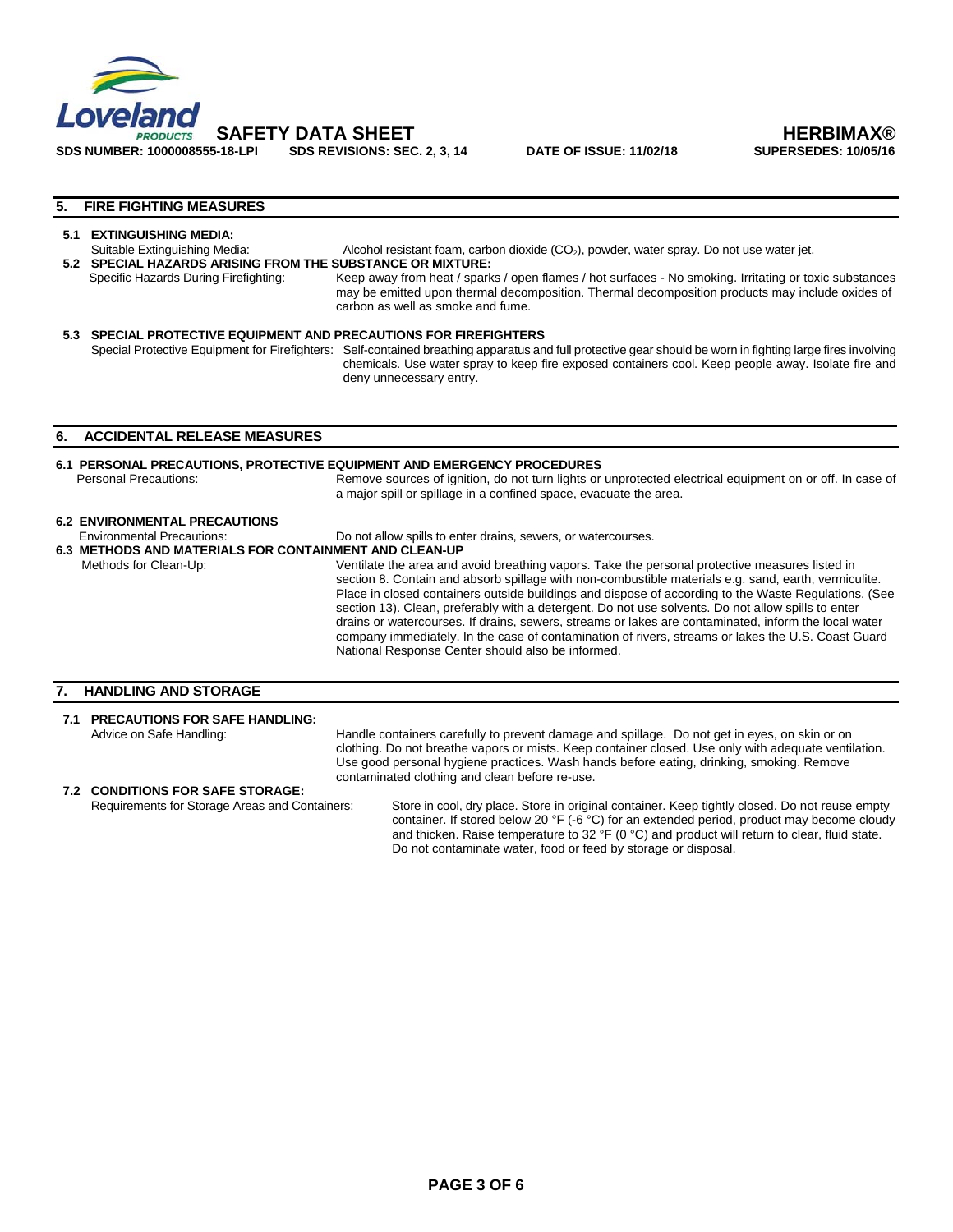

| 8. |                                                                                                                                                                                                                                                                                                                                                                                                                                                                                                                                                            | <b>EXPOSURE CONTROLS / PERSONAL PROTECTION</b>      |                                                                                                                                              |  |
|----|------------------------------------------------------------------------------------------------------------------------------------------------------------------------------------------------------------------------------------------------------------------------------------------------------------------------------------------------------------------------------------------------------------------------------------------------------------------------------------------------------------------------------------------------------------|-----------------------------------------------------|----------------------------------------------------------------------------------------------------------------------------------------------|--|
|    | <b>8.1 CONTROL PARAMETERS:</b><br><b>OCCUPATIONAL EXPOSURE LIMITS</b><br>U.S. Workplace Exposure Level (ACGIH) Guides<br><b>Components</b><br>No listings                                                                                                                                                                                                                                                                                                                                                                                                  | <b>Type</b><br><b>TWA</b>                           | Value                                                                                                                                        |  |
|    | <b>Biological limit values</b>                                                                                                                                                                                                                                                                                                                                                                                                                                                                                                                             |                                                     |                                                                                                                                              |  |
|    |                                                                                                                                                                                                                                                                                                                                                                                                                                                                                                                                                            | <b>ACGIH Biological Exposure Indices</b>            |                                                                                                                                              |  |
|    | <b>Components</b>                                                                                                                                                                                                                                                                                                                                                                                                                                                                                                                                          | Value                                               | <b>Specimen</b>                                                                                                                              |  |
|    | No listings                                                                                                                                                                                                                                                                                                                                                                                                                                                                                                                                                |                                                     |                                                                                                                                              |  |
|    |                                                                                                                                                                                                                                                                                                                                                                                                                                                                                                                                                            |                                                     |                                                                                                                                              |  |
|    | <b>8.2 EXPOSURE CONTROLS:</b>                                                                                                                                                                                                                                                                                                                                                                                                                                                                                                                              |                                                     |                                                                                                                                              |  |
|    | <b>Engineering Measures</b>                                                                                                                                                                                                                                                                                                                                                                                                                                                                                                                                |                                                     | Provide adequate ventilation. Where reasonably practicable this should be achieved by the use of local exhaust ventilation and good general  |  |
|    |                                                                                                                                                                                                                                                                                                                                                                                                                                                                                                                                                            |                                                     | extraction. If these are not sufficient to maintain concentrations of particulates and any vapor below occupational exposure limits suitable |  |
|    | respiratory protection must be worn.                                                                                                                                                                                                                                                                                                                                                                                                                                                                                                                       |                                                     |                                                                                                                                              |  |
|    | <b>Individual Protection Measures:</b>                                                                                                                                                                                                                                                                                                                                                                                                                                                                                                                     |                                                     |                                                                                                                                              |  |
|    | Eye / Face Protection:                                                                                                                                                                                                                                                                                                                                                                                                                                                                                                                                     | Goggles or shielded safety glasses are recommended. |                                                                                                                                              |  |
|    | <b>Skin Protection:</b>                                                                                                                                                                                                                                                                                                                                                                                                                                                                                                                                    | socks.                                              | Coveralls worn over long-sleeved shirt and long pants. Chemical-resistant gloves. Chemical-resistant footwear plus                           |  |
|    | In case of inadequate ventilation or risk of inhalation of mists or vapors, use suitable respiratory equipment such as<br><b>Respiratory Protection:</b><br>MSHA/NIOSH TC-21C or NIOSH approved respirator with N, R, P or HE filter. Wear respiratory protection during<br>operations where spraying or misting occurs. If respirators are used, a program should be in place to assure<br>compliance with 29 CFR 1910.134, the OSHA Respiratory Protection standard. Wear air supplied respiratory<br>protection if exposure concentrations are unknown. |                                                     |                                                                                                                                              |  |

# **9. PHYSICAL AND CHEMICAL PROPERTIES**

|                                                               | 9.1 APPEARANCE:                                                                  | Liquid                                                                                              |  |
|---------------------------------------------------------------|----------------------------------------------------------------------------------|-----------------------------------------------------------------------------------------------------|--|
|                                                               | ODOR:                                                                            | Mild.                                                                                               |  |
|                                                               | ODOR THRESHOLD:                                                                  | No data available.                                                                                  |  |
|                                                               | COLOR:                                                                           | Pale yellow.                                                                                        |  |
|                                                               | pH:                                                                              | $6.8 - 7.0$ (1% solution)                                                                           |  |
|                                                               | MELTING POINT / FREEZING POINT: No data available                                |                                                                                                     |  |
|                                                               | BOILING POINT: $215 \text{ }^{\circ}F(101.2 \text{ }^{\circ}C)$                  |                                                                                                     |  |
|                                                               | FLASH POINT: $163 \text{ }^\circ \text{F}$ (73 $\text{ }^\circ \text{C}$ ) / SCC |                                                                                                     |  |
|                                                               | FLAMMABILILITY (solid, gas): No data available.                                  |                                                                                                     |  |
|                                                               |                                                                                  | UPPER / LOWER FLAMMABILITY OR EXPLOSIVE LIMITS: No data available.                                  |  |
|                                                               | VAPOR PRESSURE:                                                                  | No data available.                                                                                  |  |
|                                                               | SOLUBILITY: Dispersible                                                          |                                                                                                     |  |
|                                                               | PERCENT VOLATILE (by volume): No data available                                  |                                                                                                     |  |
| PARTITION CO-EFFICIENT, n-OCTANOL / WATER: No data available. |                                                                                  |                                                                                                     |  |
| AUTO-IGNITION TEMPERATURE: No data available.                 |                                                                                  |                                                                                                     |  |
|                                                               | DECOMPOSITION TEMPERATURE: No data available                                     |                                                                                                     |  |
|                                                               | VISCOSITY, $(cSt)$ : 4.5 cP @ 40 °C.                                             |                                                                                                     |  |
| SPECIFIC GRAVITY (Water = 1): $0.846$ g/ml                    |                                                                                  |                                                                                                     |  |
|                                                               | DENSITY:                                                                         | 7.06 lbs./gal / 0.85 kg/L                                                                           |  |
| Note:                                                         |                                                                                  | These physical data are typical values based on material tested but may vary from sample to sample. |  |
|                                                               |                                                                                  |                                                                                                     |  |

Typical values should not be construed as a guaranteed analysis of any specific lot or as specification items.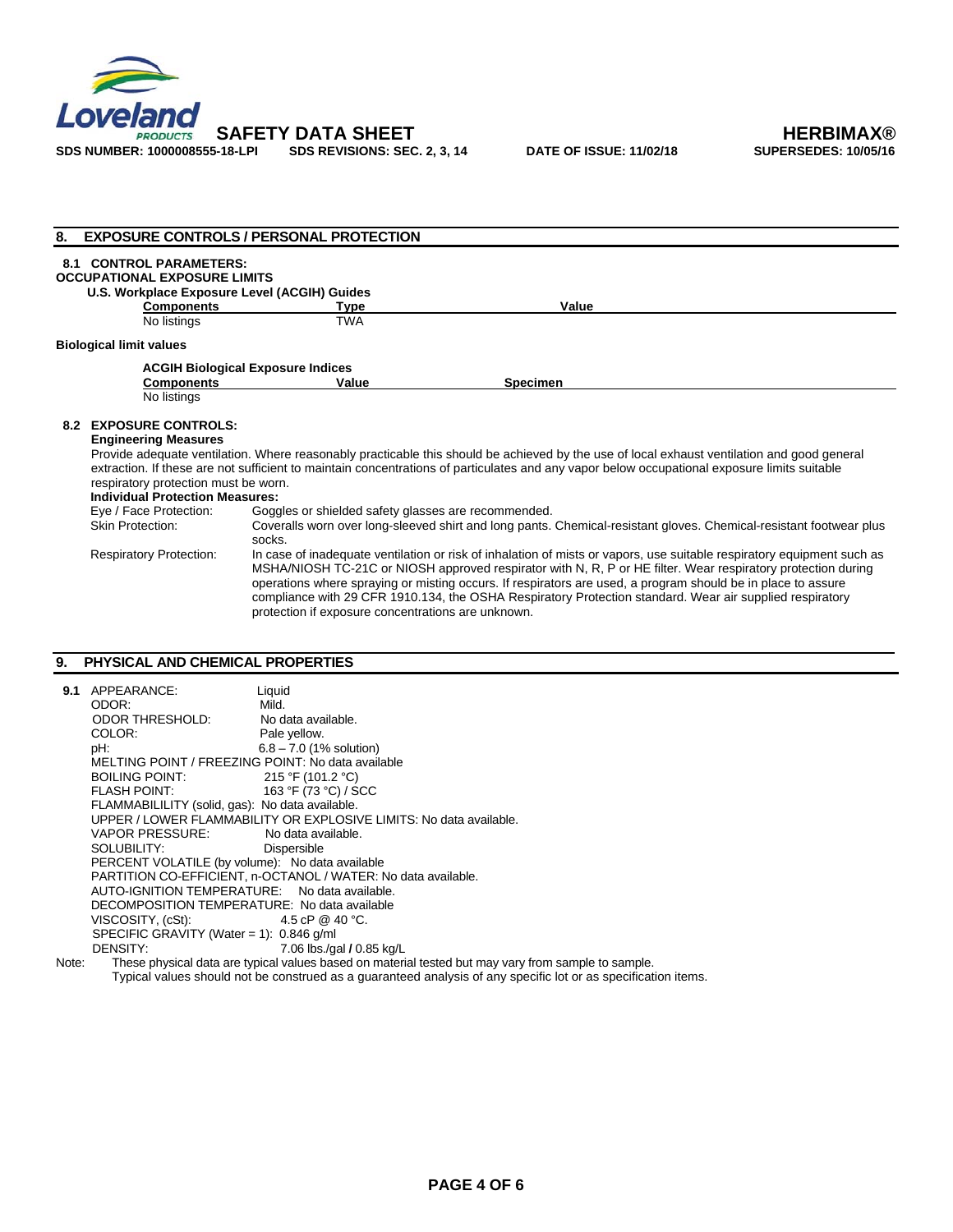

### **10. STABILITY AND REACTIVITY**

#### **10.1 REACTIVITY Stable**

 **10.2 CHEMICAL STABILITY** 

Stable under normal temperature conditions **10.3 POSSIBILITY OF HAZARDOUS REACTIONS** 

No reactions known under normal use conditions. Will not polymerize. **10.4 CONDITIONS TO AVOID** 

Extreme heat / open flame / sparks and other sources of ignition.

 **10.5 INCOMPATIBILE MATERIALS** 

Oxidizing agents.

 **10.6 HAZARDOUS DECOMPOSITION PRODUCTS**  Oxides of carbon from burning.

### **11. TOXICOLOGICAL INFORMATION**

### **11.1 LIKELY ROUTES OF EXPOSURE**

Eye contact. Skin contact. **LC<sub>50</sub>** (rat): 1.42 mg/L (4 HR) **LD<sub>50</sub> Oral (rat):** >5,000 mg/kg LD<sub>50</sub> Dermal (rabbit): >2,000 mg/kg **Acute Toxicity Estimates:** No data available **Skin Irritation (rabbit):** Skin irritant.  **Eye Irritation (rabbit):** Serious eye irritant.  **Specific Target Organ Toxicity:** Single exposure: No data available. **Aspiration:** May be fatal if swallowed and enters airways. **Skin Sensitization (guinea pig):** Not a sensitizer  **Carcinogenicity:** No data available **Germ Cell Mutagenicity:** No data available **Interactive Effects:** None known

### **12. ECOLOGICAL INFORMATION**

### **12.1 ECOTOXICITY**

The product is not classified as environmentally hazardous. However, this does not exclude the possibility that large or frequent spills can have a harmful or damaging effect on the environment. This product is not intended for use in aquatic settings. **Ecotoxicological Data** 

|                          | <b>Species</b>            | Test Results |  |
|--------------------------|---------------------------|--------------|--|
| Product component        |                           |              |  |
| 96-hour LC <sub>50</sub> | Lepomis macrochirus       | $2.20$ mg/L  |  |
| 24-hour $EC_{50}$        | Dendronereides heteropoda | 4,720.0 mg/L |  |

Drift or runoff may adversely affect non-target plants.

Do not apply directly to water.

Do not contaminate water when disposing of equipment wash water. Do not apply when weather conditions favor drift from target area.

```
 12.2 PERSISTENCE AND DEGRADABILITY
```
**Biodegradability:** 

## **12.3 BIOACCUMULATIVE POTENTIAL**

Bioaccumulation: No data available.

**12.4 MOBILITY IN SOIL**

No data available.

- **12.5 OTHER ADVERSE EFFECTS**
- Assessment: No data available.